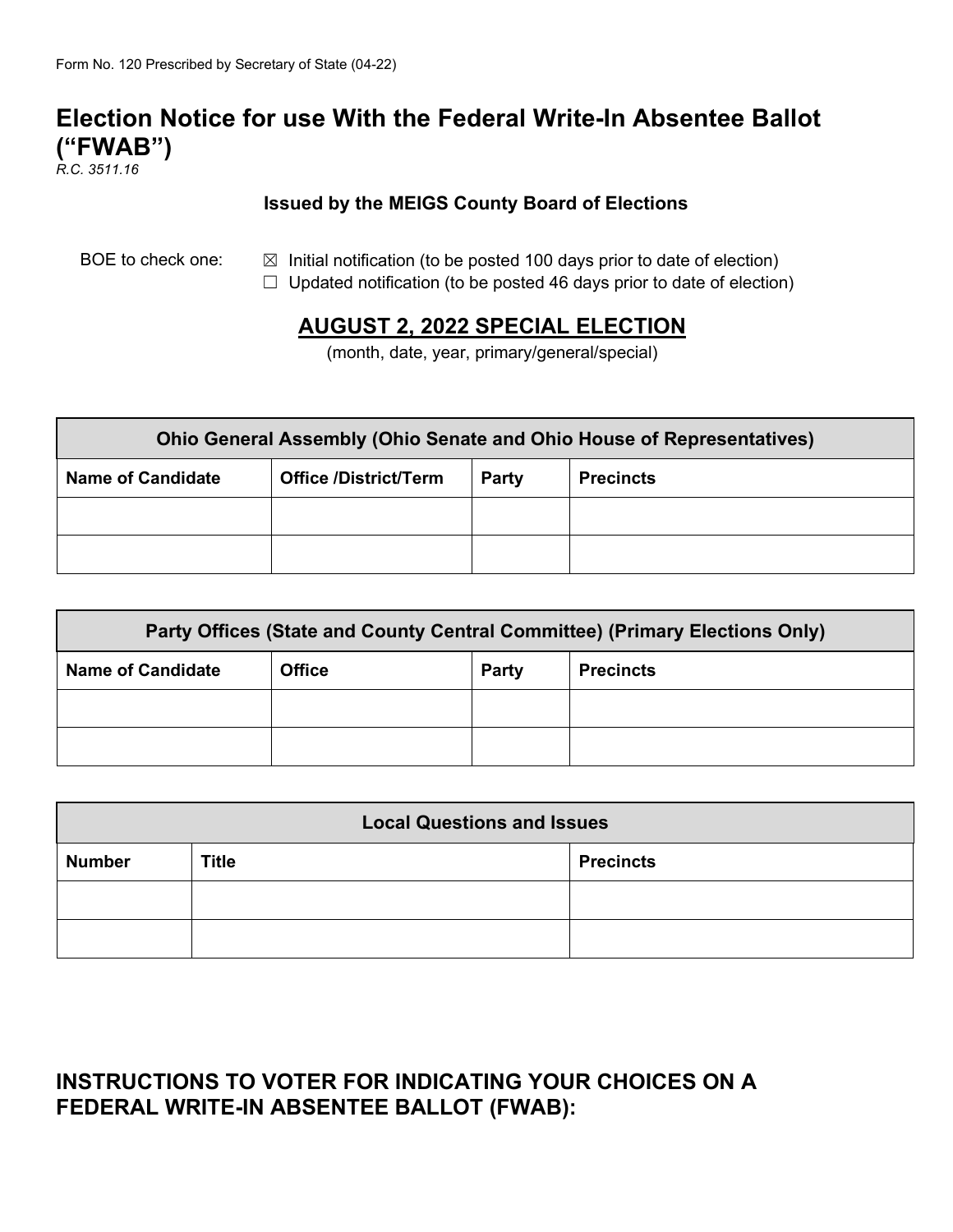To complete a Federal Write-In Absentee Ballot (FWAB), go to www.fvap.gov. You have the option of downloading a blank, hard copy FWAB to complete by hand, or proceeding through electronic completion of the FWAB using the website's FWAB Wizard.

The first page of the FWAB is a Voter Declaration/Affirmation you must complete in order for your ballot to count.

After completing the Voter Declaration/Affirmation, use the initial election notice issued on the 100<sup>th</sup> day before the election and the updated election notice issued on the  $46<sup>th</sup>$  day before the election as a guide to:

- (1) write the name of each candidate or issue contest for which you are casting a vote and then
- (2) write the name of your choice of candidate or choice for or against an issue.

After you have completed the FWAB, **you must PRINT the ballot and MAIL it to your county board of elections at this address: Meigs County Board of Elections, 113 E. Memorial Drive, Suite A, Pomeroy, OH, 45769.** 

A complete listing of all county board of elections mailing addresses and contact information is available at: https://ohiosos.gov/SOS/elections/electionsofficials/boeDirectory.aspx#dir.

**Do not send your ballot via e-mail or fax; Ohio law prohibits electronic transmission of a voted ballot.**